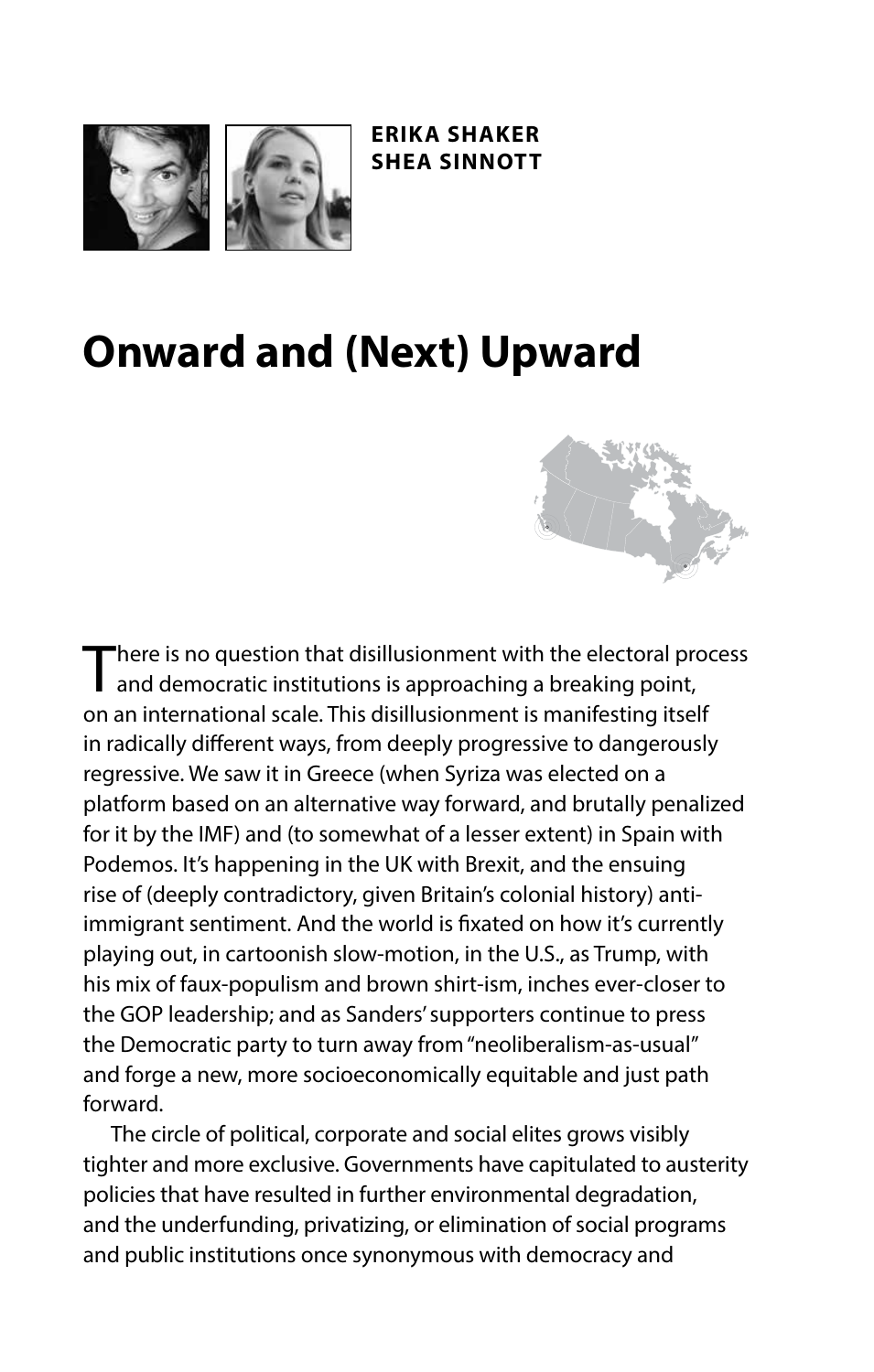community-building. Inequality has fourished, benefting an entitled few while savagely discarding the many. Xenophobia has surged as people fnd it easier to look for scapegoats rather than question the viability of systems that continue to oppress the vast majority of us. And entire swaths of the population are, understandably, feeling angry, betrayed, disenfranchised, ignored … and alone.

Meanwhile, precarious work and the systematic attacks on organized labour (and labour's accomplishments) have contributed to the undermining of community on a very basic level: stress and depression levels rise; people spend less time — because they *have* less time, or because they work unpredictable hours, or because they're rushing off to their next shift  $-$  getting to know their neighbours; relationships suffer; and families are placed under further pressure.

These are powerful feelings that can facilitate on the one hand a desire for something better for all of us — a movement-based demand for justice, equality, sustainability, and community. But on the other hand they can also be harnessed by forces that rely on fear and anger to drive a racist, sexist, classist, regressive agenda forward– with devastating results for already vulnerable, marginalized and colonized populations. Syrian refugees, feeing a brutal regime, have been forced to not only deal with the trauma of war and the ensuing humanitarian crisis, but also a rising tide of Islamophobia, spurred on by politicians of virtually all political stripes for partisan gain.

The good news: the two scripted options of neoliberalism and social regression are not the only choices we can make.

The challenge: what are progressives doing to help a generation of leaders articulate equitable, justice-based alternatives? How do we ensure they have the skills and support to promote those ideas to a public that has been ill-served by the political/economic system, and who will be even more undermined by the regressive "solution" being touted as the only alternative?

Arguably, initiatives like Next Up have never been more vital, especially for progressives: to convene diverse groups of people committed to fnding their commonalities; to help establish new networks of support; to identify key resources; to hone their skills as leaders and social justice advocates.

In the absence of hard work, careful strategizing and honest —